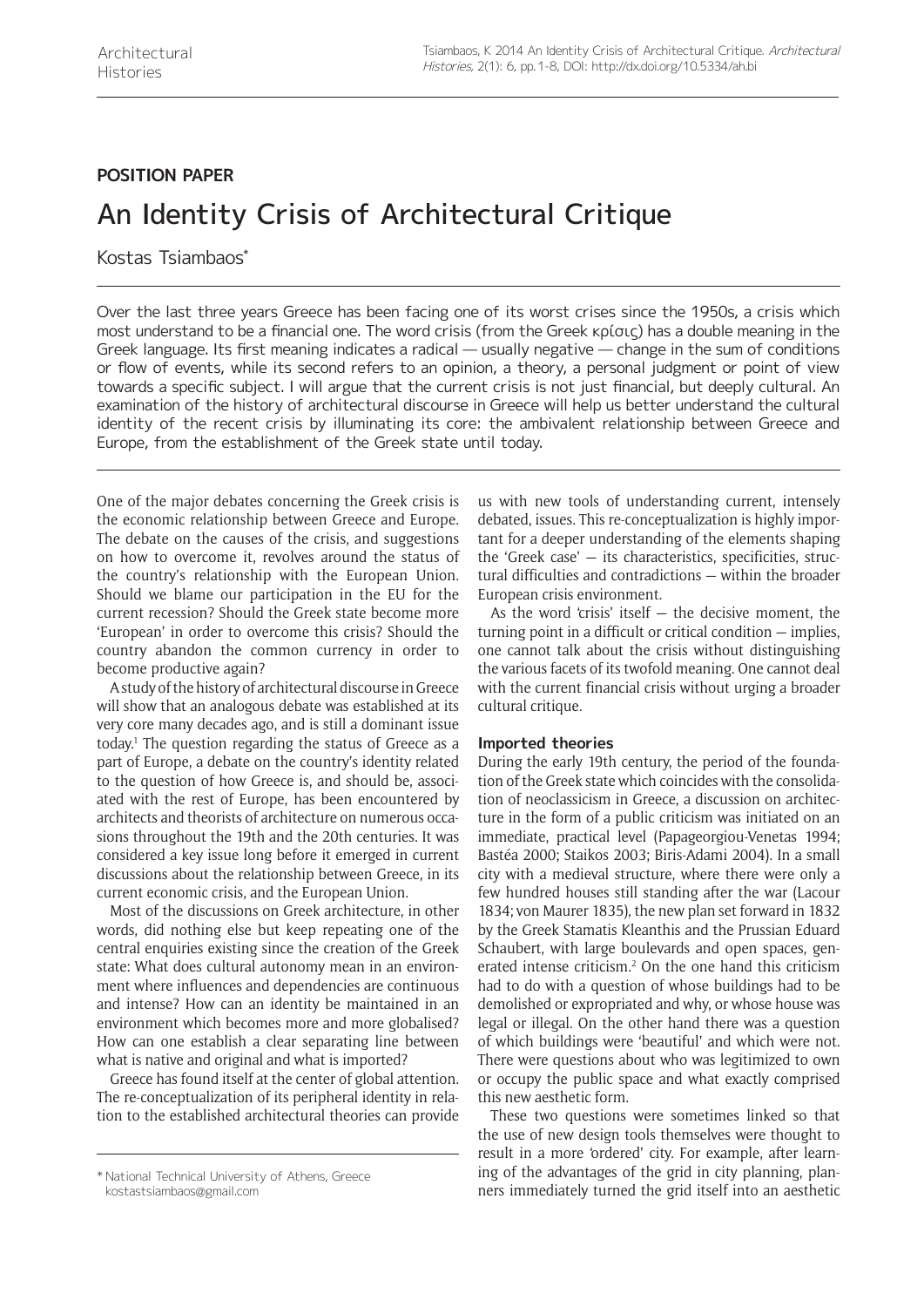criterion. In this way regularity, symmetry and other theoretical concepts of neoclassicism became ideas that made an acceptable aesthetic framework for the public mind. However, these aesthetic judgments often disguised individual interests rather than sincere concerns. Even those who were talking about the new aesthetic principles relating to the design of the city did not really believe in the principles. They were just seeking ways to promote their own interests or to upgrade the value of their own property.<sup>3</sup> One can read, in the press of the era, about the frequent debates between the land owners and the state, debates which finally led to the dismissal of the Kleanthis-Schaubert plan and the inauguration of a series of alternative, more 'politically correct', plans.4

This dispute between the modern Athenians and their state illustrates the reaction of the people of a community to a plan 'imposed' on their city.<sup>5</sup> The replacement of an indigenous urban configuration by an imported European plan was nevertheless related to the establishment of a formal theory of architecture. The new neoclassical plan had its own design principles and aesthetic values which were in opposition to those which currently existed.<sup>6</sup> The architects who designed the new plans — whether Greek or not — had all studied abroad, importing a 'western' culture, in contrast to the existing Ottoman mentalities. In addition to Kleanthis and Schaubert, there were also Gottfried Semper, who accompanied Ludwig Thiersch in Athens; Leo von Klenze, who created the second, revised plan of Athens in 1834; Lysandros Kaftantzoglou; the brothers Christian and Theophil Hansen; Friedrich von Gärtner and Ernst Ziller. All of these architects had a strong theoretical background due to their studies in Germany, Italy, Austria, Denmark and other countries. They lived for shorter or longer periods in Athens and tested their theoretical views in situ while working on the Acropolis and when designing some of the most important buildings in 19th-century Athens.7

What was of special interest in the case of Greece, however, is that Greek Revival architecture — related to the rediscovery of Greece already explored in Stuart and Revett's *The Antiquities of Athens* (Stuart and Revett 1762) and Julien-David Le Roy's *Les ruines des plus beaux monuments de la Grèce* (Le Roy 1758) — was not only considered an 'international' architecture but an architecture that also returned to its 'birthplace'. This was the main reason that the new style was strongly legitimized in the eyes of the government, the architects, and, most importantly, the public.<sup>8</sup> Not only was it a contemporary architectural style, since in every European city from Austria and Germany to Russia and Finland one could see similar buildings, but it was also something that reinstated the Greek culture in the modern era.

Many Greek architects even took a further step and argued that the 'best' neoclassical buildings were those built in Greece, since only these were in their 'natural' environment, set into the Attic landscape, directly referring to the adjacent ancient monuments.<sup>9</sup> In other words, the fact that Greek Revival happened to be the new international 19th-century trend in architecture made it much

easier for Greek architects to participate in the forefront of a global movement, as the advocates of authenticity and the real connoisseurs of neoclassicism, even if this style and its theory was originally cultivated somewhere other than in their own country.

### **It's all Greekness to me**

The reference of international architectural discourse to ancient Greece was not something that began and ended in the 19th century. Ancient Greek architecture continued to be, for many important architects, the supreme aesthetic standard during the following century, the age of modernism (Tournikiotis 1996). Especially in the period between the wars, Greek architects were particularly pleased to see their architect heroes still using Greece as a constant reference.10 Le Corbusier's participation in the 4th Congrès International d'Architecture Moderne (CIAM) in Athens, in August of 1933, and his declared admiration of the Parthenon — an admiration already affirmed in the pages of the journal he founded ten years earlier, *L'Esprit nouveau* — encouraged young Greek architects to assert that modern architectural structure and form was constantly influenced by its ancient Greek archetypes (Le Corbusier 1935).

This direction of the revival of antiquity as an aesthetic standard for the modern era was also strengthened by Greek writers, editors and intellectuals who belonged to an international cultural elite, such as Christian Zervos (Christos Zervos) or Tériade (Stratis Eleftheriadis). These individuals were part of the vanguard of modern art in Paris — art critics and publishers of art magazines, where pictures of modern paintings were often placed next to photos of ancient amphorae and statues in a conscious effort to aesthetically link the one to the other.<sup>11</sup> During the decades of the 1920s and 1930s, a small number of Greek architects studying in famous schools, such as the École Normale Supérieure, the Bauhaus, or the newly founded School of Architecture of the National Technical University of Athens (established in 1917), read those magazines and felt obliged to embrace the ideology of the classical roots of modernism.

Since this ideology was international, the new generation of Greek architects promoted themselves as both Greek and European, both national and international at the same time. For some members of the Greek cultural scene, however, this cosmopolitanism was not well accepted since the West, after a devastating world war, had proven its cultural and moral degeneration.<sup>12</sup> This explains why, during the 1930s, the concept of 'Greekness' (ελληνικότητα) dominated the search for an autonomous identity.13

In architecture, Greekness was initially expressed through the work of Aristotelis Zachos, who had studied in Munich, Stuttgart and Karlsruhe, and whose teachers included Friedrich von Thiersch, Carl Schäfer and Josef Durm.14 Zachos, more of a patriot than an internationalist, started implementing traditional typologies, materials, forms and construction techniques in his buildings in an effort to recognize the value of vernacular architecture and to critically reproduce the images he had seen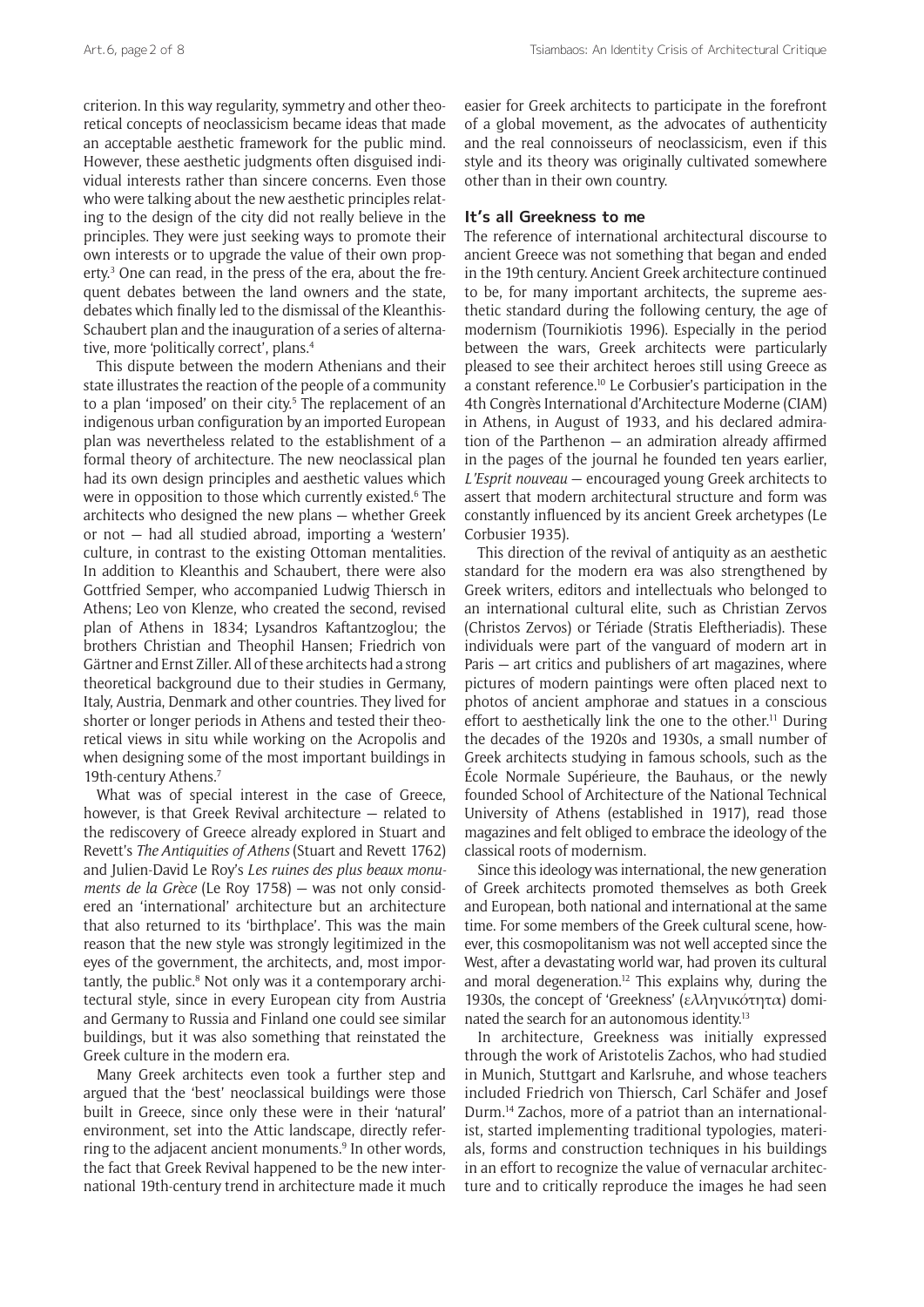as a child: the houses of the northern Greece and the Balkans, the Byzantine churches and even the Ottoman public buildings.15 This was clearly a differentiated contemplation of the tradition, one moving towards the recent, still alive, culture of Greece, and distancing itself from its ancient civilization; a reappraisal of its genuine eastern atmosphere as opposed to its constructed western image.

This notion of Greekness was not, however, autonomous, since it could not be considered in isolation. It only existed in opposition to something else: in response, in confrontation, in conflict. Greekness gradually became an ideology derived from the need of a nation  $-$  a nation in the racial sense, not a state in the legal sense  $-$  to construct a discourse against 'Europeanisation'.16 It is no coincidence that during the same period similar concepts such us 'Englishness', 'italianità' or 'négritude' were already being discussed in other countries. The fact is that a hundred years after the establishment of the Greek state, the search for an aesthetic identity in the name of 'Greekness' became a conscious instrument of criticism and blame for the European cultural model in general. The new nation claimed its determination to image itself in its very own way (Anderson 1991).

#### **Local versus global**

Most agree that the first architect who systematically worked as a theorist of architecture in Greece was Panayotis Michelis.17 Michelis, because of his studies in Dresden, approached the theory of architecture through art history. He cultivated his architectural discourse based on the Kantian categories in relation to the sublime; the aesthetic theories of Kuno Fischer and Theodor Lipps; and the role of intuition (*Einfühlung*) (Michelis 1977). Michelis neither idealized traditional architecture nor wrote specifically about 'Greekness'.18 Nonetheless, his attempt to analyze ancient Greek and Byzantine architecture using the same tools he used in writing about modern architecture (from cars and houses to skyscrapers and silos) shows his intent to create a continuum of aesthetic principles from antiquity through the Greek middle ages to the 20th century (Michelis 1955). Hence the universal archetypes of architecture, although newly approached, remained theoretically in their known place: the Parthenon as the standard of harmony and Hagia Sophia as the standard of the sublime.19

Apart from Michelis, who was acknowledged worldwide,<sup>20</sup> other architects also wrote extensively, for example Dimitris Pikionis and Aris Konstantinidis. These architects also studied abroad (in Munich and Paris) and wrote polemical essays while simultaneously promoting their work and the projects they built. Although Pikionis or Konstantinidis may not have written concrete theoretical essays, they both expressed, albeit in an indirect way, a certain discourse through their texts.<sup>21</sup> But unlike Michelis, the prototypes referred to by these two architects were not to be found among classical temples, imperial Byzantine churches or Athenian neoclassical buildings.<sup>22</sup> What moved them was the folk culture, the

vernacular architecture, which was a product of the place and not something imported from abroad.<sup>23</sup>

This interest in traditional architecture was followed by a conscious effort made by both architects, during the 1950s and 1960s, to escape from an international postwar style in order to cultivate a native architectural vocabulary. This could be called a 'universal' or 'real' architecture, but there is no doubt that it was  $-$  or was supposed to be  $-$  an architecture which tried to shape its identity in relation to place and in opposition to international flows and fashions.24 Thus, in the texts of Pikionis and Konstantinidis we encounter a desire to differ from the dominant images and forms along with a parallel attempt to cultivate an original viewpoint that comes from alternative or 'peripheral' sources and not from the established European centers.<sup>25</sup>

The Greek theorist Alexander Tzonis<sup>26</sup> was the first to stress this 'center versus periphery' distinction by introducing the term 'critical regionalism' (Tzonis and Lefaivre 1981), when referring to the work of Dimitris and Souzana Antonakakis.27 Kenneth Frampton followed shortly afterwards, embracing the term in a somewhat different context (Frampton 1983) and advancing architects like Konstantinidis to the forefront of current architectural debates. However, even if critical regionalism was a theoretical concept, the role of theory here was either not clear enough or else deliberately made ambiguous. If regional architecture did not need any theory in order to be revived — since it naturally existed as an offspring of the place and its people — then what was the value of a theory for such an architecture?

There was a broader issue, however. It was difficult to claim that Greece created a truly 'autonomous' architectural tradition, whether theoretical or design-based. The reference to the regionalism of Greek architecture was less about a kind of exclusivity and more about the identification of a practice common to many places globally. Even during the 1950s and 1960s the main reference for Greek students of architecture was *L'Architecture d'aujourd'hui*, an international journal in which one could discover many and various regionalisms, from France and Finland to Mexico and Egypt. Among these, the Greek regionalism was just one of many variations.

One could argue therefore that, no matter what Konstantinidis believed, his indigenous architecture was as international as the 'Greek' neoclassical architecture was a hundred years before — a highly original architecture whose origins were not necessarily native or regional.28 In fact, his architecture was born, and matured, within the field of conflict (both real and imaginary)29 between an international and a local architectural past, present and future; encompassing tradition, current action and future direction.

## **Postmodern fears**

Architects like Pikionis and Konstantinidis were trying to prove that traditional architecture was expressing a 'truth' in itself and did not need further theoretical support. This is why they were usually suspicious of any theoretical discourse coming from abroad, in its content and its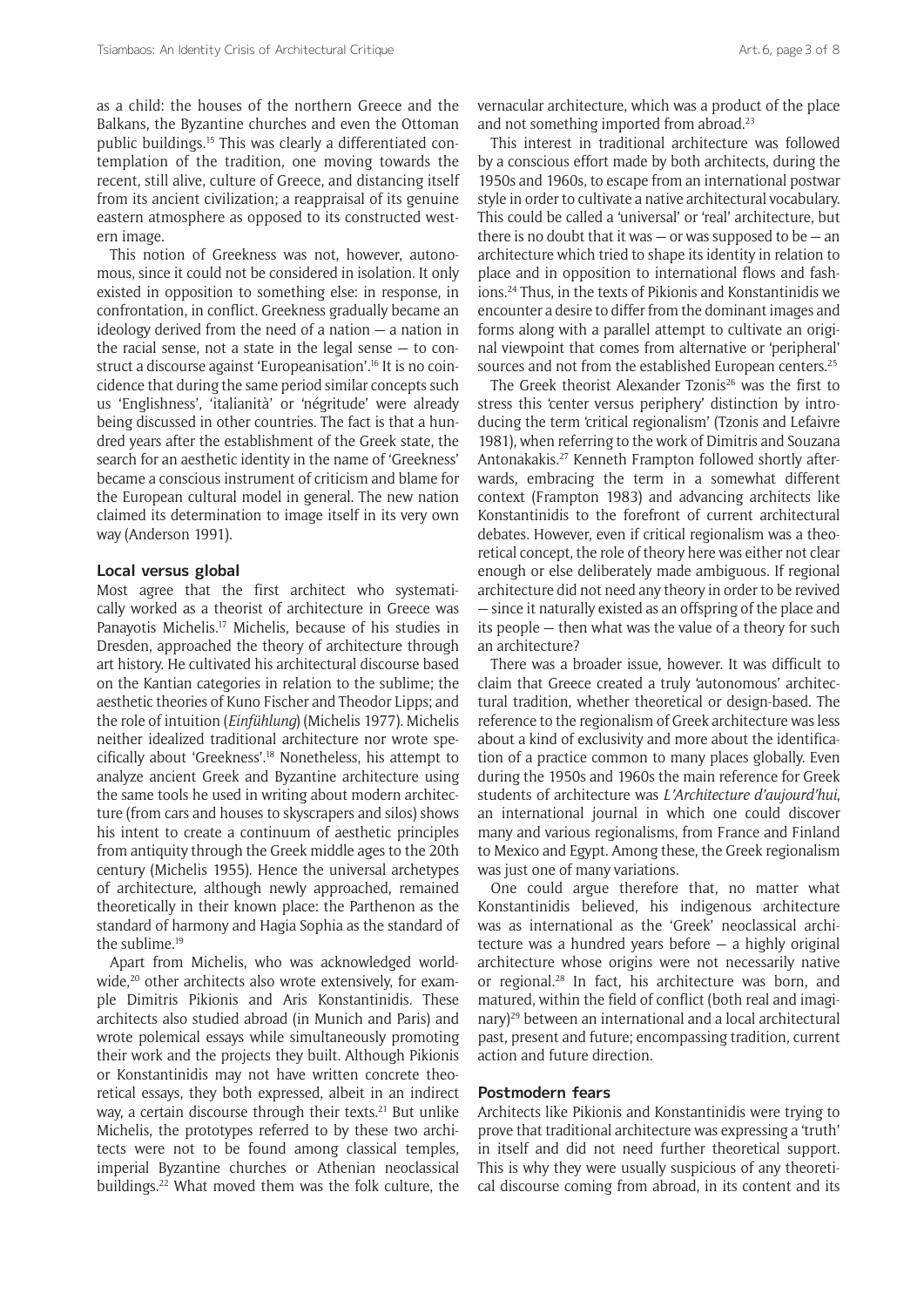uses. However, the younger generation did not feel the same way. The 1960s brought about a vital enhancement of architectural discourse globally, and in this context a renewed discourse also developed in Greece; a discourse which did not care to highlight the value of the local past but preferred to envision a common global future.

It was in the 1960s that Takis Zenetos introduced his visionary cybernetic utopias (*urbanisme* é*lectronique*).30 Like other avant-garde teams, such as Archigram, the Independent Group, the Japanese Metabolists, Yona Friedman, Constant, Archizoom and others, Zenetos set no limits on what technology could do. In Zenetos's mind, the location, at least in its historical and cultural context, was also not a limit, since he was not interested in trying to attribute any local 'identity' to his projects and buildings. The location was relevant only in a strictly materialist view: the contours of the landscape, the geology of the rocks, the direction of the sun, the intensity of the wind, etc. This perhaps explains why his utopia is literally suspended in the air, at a distance from the 'virgin' earth.

During the same period, Constantinos Doxiadis developed an original multidisciplinary theoretical discourse which had an international impact. Doxiadis promoted himself as a conscious internationalist who believed that a new science should be established. This science, called *Ekistics*, should develop new interdisciplinary models, methods and tools to deal with emerging urban phenomena and the existing issues of the human communities across the world. To do this he worked closely with many important scientists and theorists, such as Marshall McLuhan, Buckminster Fuller, Arnold J. Toynbee, Margaret Mead and Barbara Ward (Kyrtsis 2006).

It was in 1967 that the first issue of *Architecture in Greece*, arguably the leading architectural journal in Greece for more than forty years (1967–2013), was published.31 Its editor, Orestis Doumanis, and his collaborators, who were among the most important Greek architects and professors of architecture, attempted, from the very first issue, to introduce a dialogue concerning the production of space in Greece as a reflection of the international theoretical discourse on design, architecture, urbanism, regional planning, etc. This dialogue would be updated every ten years or so through the various tributes the journal gave to themes such as urbanism and the landscape; history and the cultural heritage; public housing and private dwelling; architectural education; classicism versus avant-garde, and so on.

Regarding architectural education, in the Thessaloniki school of architecture, organized by Michelis during the 1950s, Dimitris Fatouros gradually introduced various theoretical tools in relation to architectural design. In particular, tools from anthropology, sociology and systems theory were considered in relation to planning and design, in an effort to make the newly founded School of Thessaloniki an avant-garde hub for the mid 20th century.

In contrast, at the more conservative National Technical University of Athens (NTUA) the development of a contemporary theory of architecture sounded threatening. To a school proud of its modernist heritage — a modernism closely bound to the local architectural tradition — the appearance of the word 'postmodern' was like a dangerous weed which should be destroyed. In 1977, the only copy of Jencks's *The Language of Postmodern Architecture* that reached the school was circulated conspiratorially, from hand to hand, and was read in secret. The postmodern criticism could not be easily accepted. Any theory menacing the well-established Greek modernism should be totally rejected.<sup>32</sup> Although postmodernism, with its historical-linguistic turn, valued the classical prototypes, including the Greek ones, this architecture was rejected by most Greek architects in favor of the more 'authentic' modernist spirit of the 1960s.<sup>33</sup>

This mentality slowly retreated during the 1980s. In 1985 a Theory of Architecture chair was created in the NTUA School of Architecture for the first time.<sup>34</sup> This provided an opportunity for the cultivation of multiple theoretical courses, which became more and more important as the school gradually moved away from such limiting ideologies as Greekness. There even came a time, in the 1990s and 2000s, when a younger generation of architects declared an intense desire for total opposition to the regional tradition by re-introducing Greek modernism as just one of the many facets of an international phenomenon.35 What was native and traditional seemed more and more conservative and outdated, a remnant of the past that could not be part of the new global scene.

This younger generation of architects had pursued postgraduate studies in such schools as Columbia's Graduate School of Architecture, Planning and Preservation, Harvard's Graduate School of Design, University College London's Bartlett School of Architecture and the Architectural Association.<sup>36</sup> They rejected traditionalism after experiencing and evaluating both the newly emerging concept of architectural theory and design through the use of advanced computer software tools (in their education), and the global influence and prestige of a new type of star architecture in the few years before the new millennium (in their practice).<sup>37</sup>

At the same time, the expansion of architectural education in Greece through the establishment of three new schools of architecture in 1999 (in Patras, Volos and Xanthi) gave these younger architects the opportunity to hold teaching positions, propose alternative theoretical directions, design from scratch new educational programs, promote novel tools and procedures, and advance the computer as the main design tool, according to their recently acquired experience abroad.38

#### **The unanswered question**

Although Greek architects, professors and students of architecture were even more in favor of globalism throughout the 1990s and the early 2000s, the question of the identity and value of architecture in Greece (in comparison with or as opposed to contemporary international architectural production) continued intruding into their discussions. The need for a distinction between Greece and the 'others', between what is local and what is global, still troubles architectural discourse in Greece.<sup>39</sup>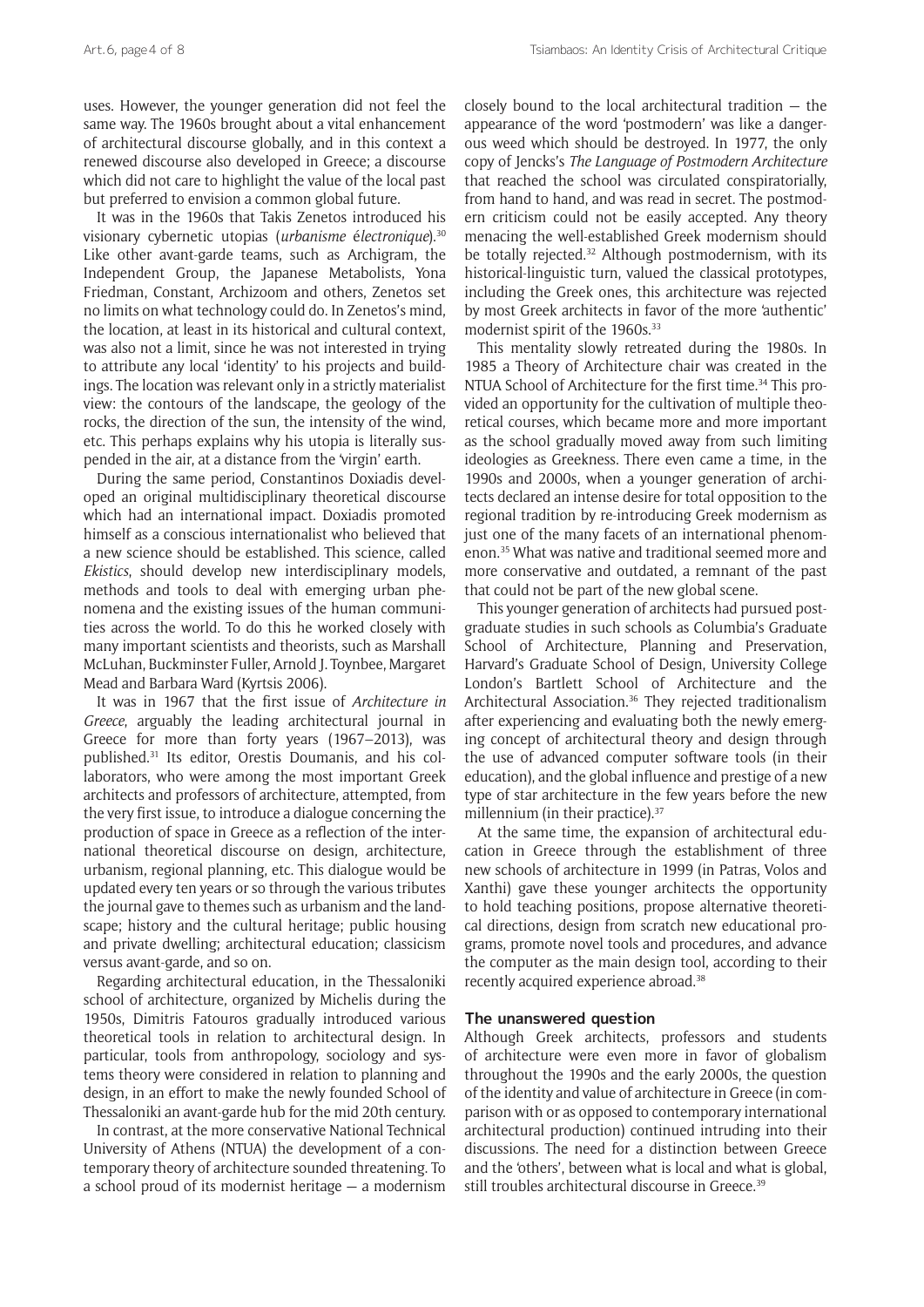Especially after the 2004 Greek Olympic Games and the ensuing 'depression' which soon became a financial depression as well, this appreciation of what is extroverted, international and global was vastly moderated. The realization that globalism also has its dark side affected architectural discourse. Architects, even those with well-established practices, saw their assignments diminish in an exponential way, and students now faced a rather uncertain professional future. A new relationship between the local and the global should be sought — a new, sustainable cultivation of the local seed in the global ground, a strong national architectural identity which might also be relevant and viable at an international level.

The title of the Greek participation in the 2012 Venice Biennale professed this in the most emphatic way: 'Made in Athens' was a declaration of something which not only originates from Greece but also is addressed to an international audience. What is considered as new, in the Greek architectural scene, is a kind of architectural Esperanto, a hybrid of a local and a global language  $-$  a language which is less regional and more cosmopolitan, less critical and more communicative, less ideological and more cynical, less conceptual and more consumable.40

This new architectural language is called 'Greeklish' language, and the new generation of architects is called the 'Greeklish' generation.<sup>41</sup> This term expresses, once more, the need to deal with this moving pendulum, this constant fluctuation between the local and the global. In other words, this term is proof that history cannot but repeat itself .42 If Greek architecture still speaks a language which is both Greek and English, both native and international, both traditional and modern, that is because architectural discourse in Greece, even when it tries hard to do otherwise, has never been able to distinguish one from the other. But even if uncomfortable and problematic, this continuing identity crisis of critique is perhaps the most interesting and productive field in the study of Greek architecture.

#### **Acknowledgement**

This essay is based on a recent discussion of the history of architectural discourse in Greece between myself, Savvas Kontaratos, Dimitris Philippides and Panayotis Tournikiotis. For this friendly and fruitful discussion I would like to thank them heartily.

#### **Notes**

- <sup>1</sup> I see architectural discourse in Greece not only within a formal academic framework but as a broader critical discussion of architecture that includes lectures, treatises, books, manifestoes, magazines, newspaper articles, competition entries, reviews, etc.
- <sup>2</sup> Both Kleanthis and Schaubert were pupils of Karl Friedrich Schinkel at the Bauakademie in Berlin.
- <sup>3</sup> Most of the time by degrading the value of the adjacent areas where other citizens owned the property.
- <sup>4</sup> 'Politically correct' here meaning: accepted by the majority of land owners. Klenze was the next person

appointed to make the plan more acceptable and viable.

- <sup>5</sup> This was to be expected since the plan was not presented to or discussed with the citizens of Athens in any way.
- <sup>6</sup> Philippos Oraiopoulos argues that a specific urban model did exist in Greece, with its own rules and principles, rather different from that of neoclassicism. See Oraiopoulos 1988.
- Most of the aforementioned architects designed and built new structures while participating in archaeological excavations. Thus, they were at the same time shaping the future as a representation of the past that they researched, studied and brought to the surface.
- <sup>8</sup> This populist dimension of the 'return' of neoclassicism to its 'birthplace' can be related to Paul Taggart's notion of 'heartland'. See Taggart 2000.
- Kaftantzoglou was constantly arguing that any neoclassical building that is not faithful to its ancient Greek origins is just a result of a 'harlequin' architecture.
- <sup>10</sup> The fact that Greece is one of the most homogeneous countries in Europe (demographically, socially, culturally, etc.) is reflected in the way that 'Greek architect' and 'Greek architecture' are usually defined as specific, 'closed' terms. 11 Zervos, mainly known as an art critic and founder of
- the *Cahiers d'art* magazine, was an important patron of modern art as well as of Greek and prehistoric art. Among the books he published were books on the art of Crete and the Cyclades as well as monographs of Picasso, Léger and Brancusi. Tériade, an art critic and editor of avant-garde art magazines like *Minotaure* and *Verve*, collaborated closely with such artists as Matisse, Braque, Picasso, Chagall, Léger and Miró.
- $12$  The so-called 'betrayal'  $-$  that is, the refusal of the 'great powers' to intervene when Mustapha Kemal (Atatürk) led his troops into Smyrna, a predominantly Christian city, in September 1922 — was also one of the main reasons for the 'moral decline' of the West in the eyes of the Greeks.<br><sup>13</sup> The word 'Greekness' (ελληνικότητα) appears for the
- first time in the writings of two well-known scholars of the 19th century: Konstantinos Pop (in 1851) and Iakovos Polylas (in 1860). The art critic Periklis Giannopoulos used it extensively in the 1920s and 1930s. For a contemporary view on issues related to the notion of Greekness, see Damaskos and Plantzos 2008.
- <sup>14</sup> Zachos was born in 1871 in the town of Kastoria which, back then, was still a part of the Ottoman Empire. He lived as a child in the village of Belesa (today Veles, in the former Yugoslav Republic of Macedonia).<br>As a child, Zachos had not encountered any images of
- classical or neoclassical buildings in the area where he was raised.<br><sup>16</sup> The word 'nation', as a racial term, has always been
- more ideologically charged than the word 'state', a legal term.
- <sup>17</sup> Panayotis A. Michelis (1903–1969) was born in Patras and graduated from the Faculty of Architecture of the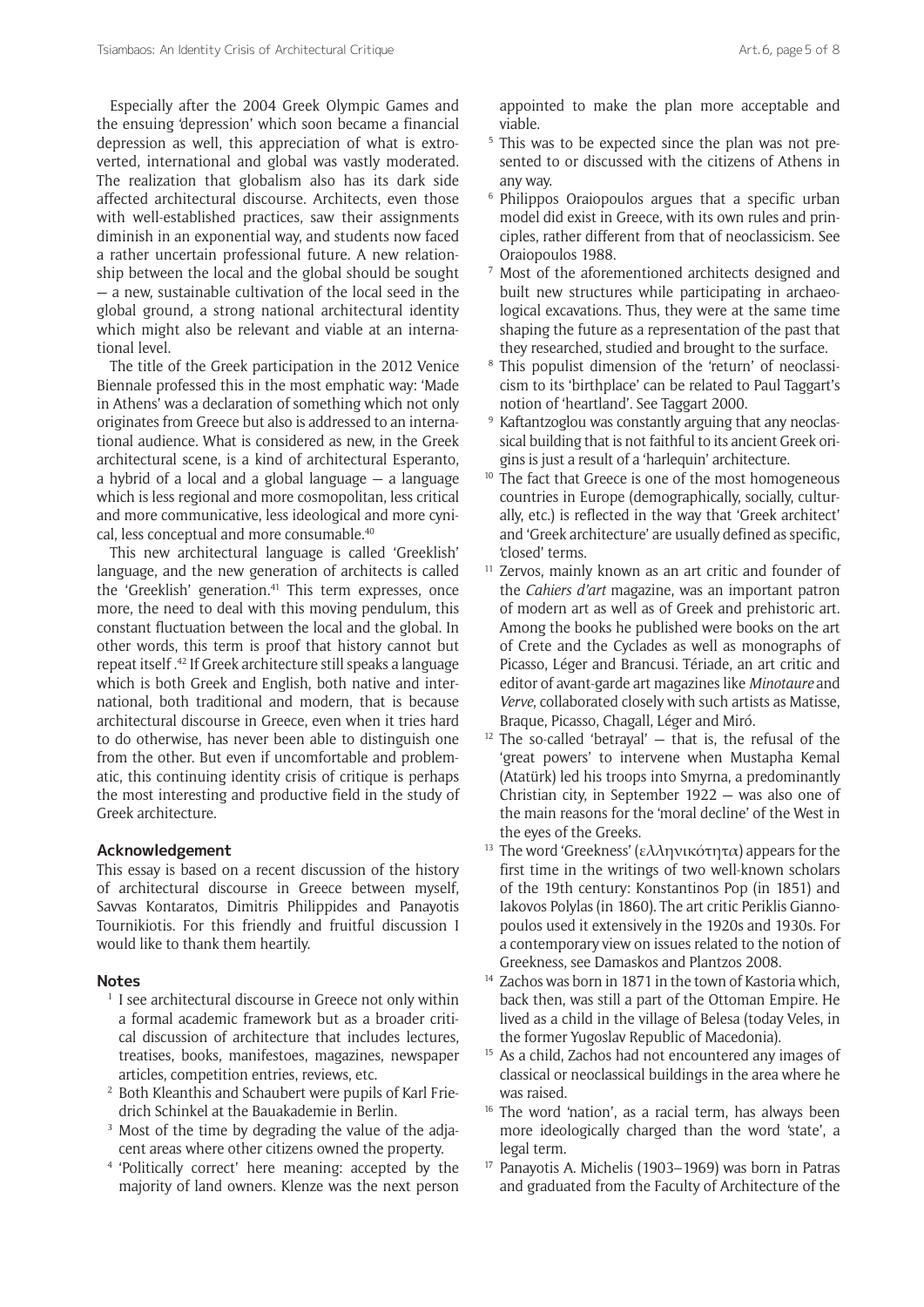University of Dresden in 1926. He began his career as an architect in Dresden and later worked in Patras and Athens. Very soon, however, he devoted himself almost exclusively to theoretical studies on architecture, art and aesthetics. He held the Morphology and Rhythmology chair at the National Technical University of Athens (NTUA) School of Architecture from 1941 to 1969. There was no Theory of Architecture department at that time.

- Michelis did not agree with the 'architecture without architects' view of vernacular architecture. His opinion was that even the traditional builder-craftsman was a
- kind of architect-artist. 19 Patrick Geddes, long before Michelis, had set Hagia Sophia as the prototype for any temple. See Welter 2003: 70–71.
- <sup>20</sup> As a visiting professor, Michelis had taught at universities and colleges in Europe (Belgium, France, Germany, Italy and Sweden) and the US (Harvard and Massachusetts Institute of Technology).
- <sup>21</sup> Although not 'theorists' in any formal way, their theoretical references are numerous and disparate: Pikionis, for example, was someone who was affected by romanticism in general and Ruskin's ideas in particular. He had read many works that were outside the architectural field: pre-Socratic philosophers, the lives of Christian Orthodox saints, Indian sacred texts, books by Nietzsche, Rodin, Chestov, etc. Konstantinidis was also influenced by various philosophers (Aristotle, Kant), poets (Rilke, Solomos, Seferis) and modern architects (Loos, Mies).
- <sup>22</sup> Indeed, Konstantinidis altogether rejected neoclassicism as a fake, imported architectural style that was not related to the living Greek tradition. Even when commenting on the Kleanthis-Schaubert plan he presented it as one of the many 'Europeanities' that are not compatible with the 'nature' (the Aristotelian essence) of the Greek land. See Konstantinidis 1989: 39–43.
- <sup>23</sup> The local was considered 'authentic' in contrast to the imported, which could be easily regarded as 'fake' or 'inappropriate'. 24 Konstantinidis even characterized vernacular struc-
- tures as 'God-built' (the title of his last book).
- <sup>25</sup> While Pikionis was rather careful and moderate in his comments, Konstantinidis used a more offensive rhetoric and was openly against anything 'imported' — from the 19th century's neoclassicism to the various
- postmodern trends. 26 Tzonis (b. 1937) studied architecture in the National Technical University of Athens. In 1961 he moved to the United States as a Ford fellow, where he pursued his studies at Yale University.
- <sup>27</sup> Critical regionalism was distanced from 'national identity' in favor of 'local identity' in geographical terms, having Braudel's *la Méditerranée* as a reference. It is no coincidence that Dimitris Antonakakis was among the founders of the 'Center of Architecture of the Mediterranean' in Chania, Crete (est. 1997).
- <sup>28</sup> Even projects like Le Corbusier's 1929 Villa de Madame H. de Mandrot or his 1935 Villa 'Le Sextant' are not that far from Konstantinidis's realizations of the 1960s.
- <sup>29</sup> I use the word *imaginary* in the context of Castoriadis. See Castoriadis 1975.
- <sup>30</sup> Takis Zenetos was born in Athens, and studied at the École des beaux-arts in Paris, graduating in 1954. In 1955 he returned to Athens and established his own office. See Kalafati and Papalexopoulos 2006.
- <sup>31</sup> The last issue of the journal was published in 2013, the year of the death of Orestis Doumanis (1929–2013). For many years one could find the Greek journal in selected bookstores worldwide, from Finland to South Africa and from India to Peru.
- <sup>32</sup> This is also related to the strong anti-American feelings shared by most of the 'leftist' students and professors a few years after the re-establishment of democracy in Greece in 1974.<br><sup>33</sup> It is interesting that such architects as Demetri Porphy-
- rios built many postmodern 'Greek' buildings in the UK and the US, but his work was heavily criticized by many professors in Athens.<br><sup>34</sup> Panayotis Tournikiotis and Andreas Kourkoulas pur-
- sued PhD studies in Paris and London respectively, and were the final candidates for the Theory of Architecture chair. Not many teachers at the school had a PhD degree at that time. In fact, many among them viewed postgraduate studies as irrelevant to the education of
- an architect-master builder.<br><sup>35</sup> From 1999 to 2005 the exhibition 'Landscapes of Modernization, Greek Architecture from the 1960s to the 1990s', curated by Yorgos Simeoforidis and Yannis Aesopos and supported by the Greek Ministry of Culture, was presented in Rotterdam, Barcelona, Helsinki,
- Thessaloniki, Belgrade, Pescara, Chania and Athens. 36 It is a fact that while the Greek architects studying in the US could usually be counted on the fingers of one hand, during the 1990s and the 2000s dozens of young Greek architects were accepted at famous US schools to pursue postgraduate courses or work in the offices of such star architects as OMA, Hadid and Tschumi. This participation in a global educational/ professional architectural environment is of course related to the continued economic growth in Greece throughout the last decades (pre-crisis). The Erasmus program of student exchange has also promoted cos-
- mopolitanism and mobility as a cultural value.<br><sup>37</sup> During this period Bernard Tschumi won the first prize in the 'New Museum of Acropolis' international competition and Santiago Calatrava became the architect of the 2004 Athens Olympic Games. The Athenian works of both architects were intensely criticized (usually in a negative way) by most Greek architects.
- <sup>38</sup> This was the case in Patras and Volos. It is interesting to note that in the Xanthi School, which was organized by a 'modernist' generation of NTUA teachers, handsketching is still considered the essential expression and research technique, while the computer is only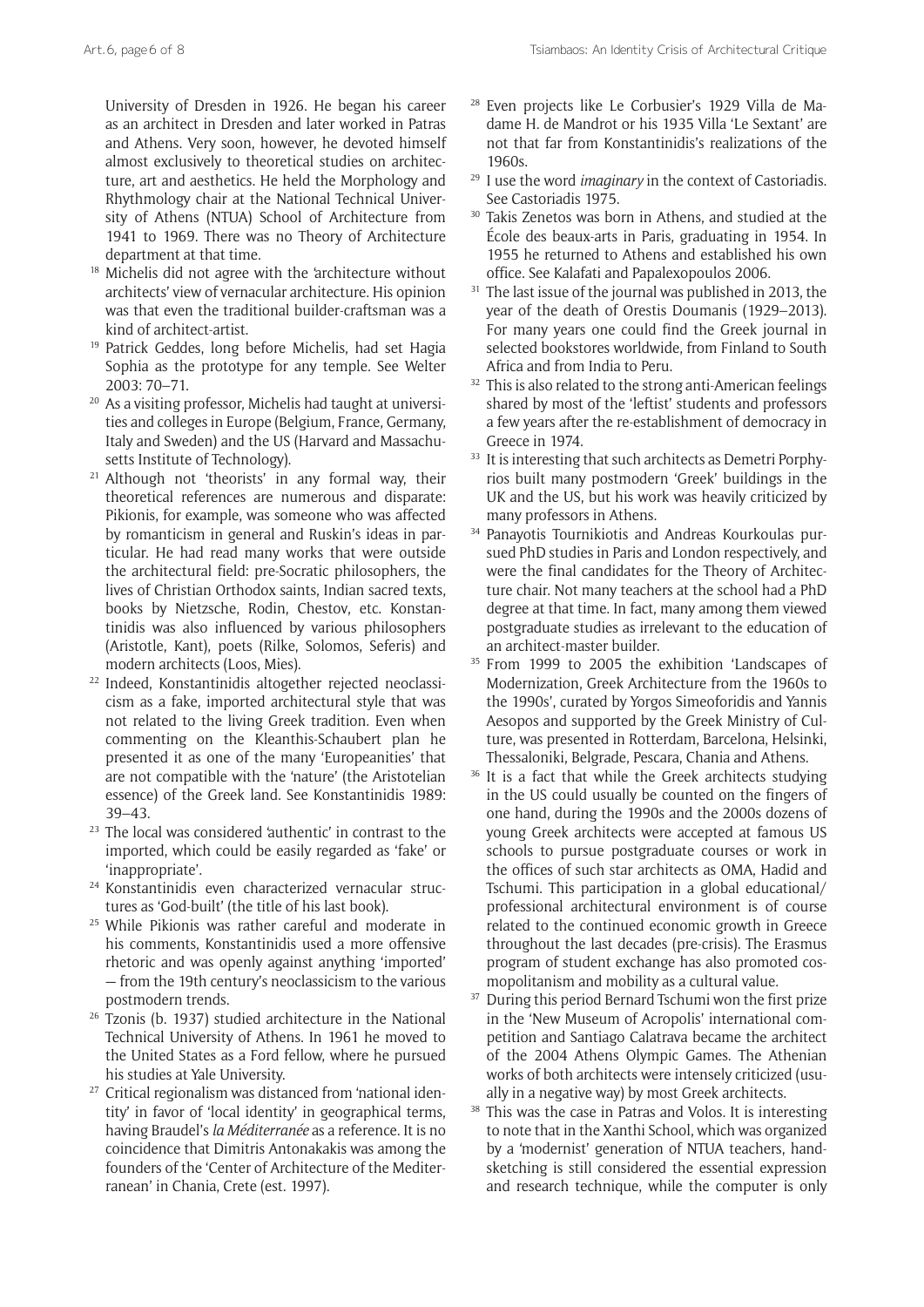regarded as a rendering machine used at the very end of the design procedure.

- <sup>39</sup> In many cases this opposition between the local and the global becomes an opposition between the ethical and the immoral. In a recent (March 2014) lecture in Harvard's *GreeceGSD* Academic Group, Tassos Biris, professor emeritus of the NTUA School of Architecture, noted, 'It is very interesting to observe how a special kind of 'avant-garde' architecture has gradually worked its way through the last decade and finally succeeded in currently becoming so highly promoted and well known at an international level […] In the meantime, excellent architecture is being designed and built by good architects all over the world. But it is based on the concept of "ethics", which relates to the meaning of the ancient Greek word "oikos" and of the English word "dwelling" [sic], defined as the "archetypal space for human inhabitation". A concept that can be considered as a fundamental definition of architecture as a whole.'
- <sup>40</sup> 'New' in terms of brand architecture.
- <sup>41</sup> 'We could approach this phenomenon by drawing upon a term which describes a corresponding crisis taking place with the Greek language. In youth circles, particularly amongst adolescents who communicate through mobile phone and online messaging services, the use of Greeklish is particularly widespread. Greeklish isn't, of course, a language; it is a particular manner of writing Greek using Latin characters and the frequent use of English words. The extensive use of Greeklish expresses a crisis of identity caused by globalisation. However, it is also an expression of the exciting contradictions of our times: multiculturalism and the potential of forming choices which bear no ideological charge.' See Dragonas 2012. It is also interesting that in opposition to older generations, most young Greek architects use English or international 'titles' for their firms instead of their actual Greek names.
- <sup>42</sup> Symptoms of a kind of a repetition compulsion. See Freud 1914.

#### **References**

- **Anderson, B R** 1991 *Imagined Communities: Reflections on the Origin and Spread of Nationalism*. London: Verso.
- **Bastéa, E** 2000 *The Creation of Modern Athens: Planning the Myth.* Cambridge: Cambridge University Press.
- **Biris, M,** and **Kardamitsi-Adami, M** 2004 *Neoclassical Architecture in Greece.* Los Angeles: J. Paul Getty Museum.
- **Castoriadis, C** 1975 *L'Institution imaginaire de la société*. Paris: Seuil.
- **Damaskos, D,** and **Plantzos, D** (eds.) 2008 *A Singular Antiquity.* Athens: Benaki Museum.
- **Dragonas, P** 2012 The Renewal of Design Ethos [website] 28 September. <<http://panosdragonas.net/?p=675>> accessed 13 December 2013.
- **Frampton, K** 1983 Towards a Critical Regionalism: Six Points for an Architecture of Resistance. In: Foster, H (ed.) *The Anti-Aesthetic: Essays on Postmodern Culture.* Seattle: Bay Press.
- **Freud, S** 1914 Remembering, Repeating and Working-Through (Further Recommendations on the Technique of Psycho-Analysis II). In: James Strachey et al. (eds.) *The Standard Edition of the Complete Works of Sigmund Freud*, vol. 12. London: Hogart Press / Institute of Psychoanalysis, 1958. pp. 147–156.
- **Kalafati, E,** and **Papalexopoulos, D** 2006 *Takis Zenetos: Visioni digitali, architetture costruite*. Rome: Edilstampa.
- **Konstantinidis, A** 1989 *Ta Prolegomena*. Athens: Agra.
- **Kyrtsis, A** (ed.) 2006 *Constantinos A. Doxiadis: Texts, Design Drawings, Settlements*. Athens: Ikaros publications.
- **Lacour, J L** 1834 *Excursions en Grèce dans les années 1832 et 1833*. Paris: n.p.
- **Le Corbusier, C-E** 1935 Air, son, lumière. In: Le Corbusier, *La Ville radieuse*. Paris: Vinvent, Fréal.
- **Le Roy, J D** 1758 *Les ruines des plus beaux monuments de la Grèce*. Paris.
- **Michelis, P A** 1955 *An Aesthetic Approach to Byzantine Art*. London: Batsford.
- **Michelis, P A** 1977 *Aisthetikos: Essays in Art, Architecture and Aesthetics*. Detroit, Michigan: Wayne State University Press.
- **Oraiopoulos, P** 1988 *Le modèle spatial de l'Orient hellène: Le discours néohellénique sur la ville et l'architecture*. Paris: L'Harmattan.
- **Papageorgiou-Venetas, A** 1994 *Hauptstadt Athen: Ein Stadtgedanke des Klassizismus*. Munich: Deutscher Kunstverlag.
- **Staikos, K** et al. 2003 *Athens: From the Classical Period to the Present Day*. Delaware: Oak Knoll.
- **Stuart, J,** and **Revett, N** 1762 *The Antiquities of Athens and Other Monuments of Greece*. London.
- **Taggart, P** 2000 *Populism*. Buckingham: Open University Press.
- **Tournikiotis, P** (ed.) 1996 *The Parthenon and Its Impact in Modern Times.* New York: Harry N. Abrams, Inc.
- **Tzonis, A,** and **Lefaivre, L** 1981 The grid and the pathway: An introduction to the work of Dimitris and Suzana Antonakakis. *Architecture in Greece* 15: 164–178.
- **von Maurer, G L** 1835 *Das Griechische Volk*. Heidelberg: n.p.
- **Welter, V M** 2003 *Biopolis: Patrick Geddes and the City of Life.* Cambridge, Mass: MIT Press. pp. 70–71.